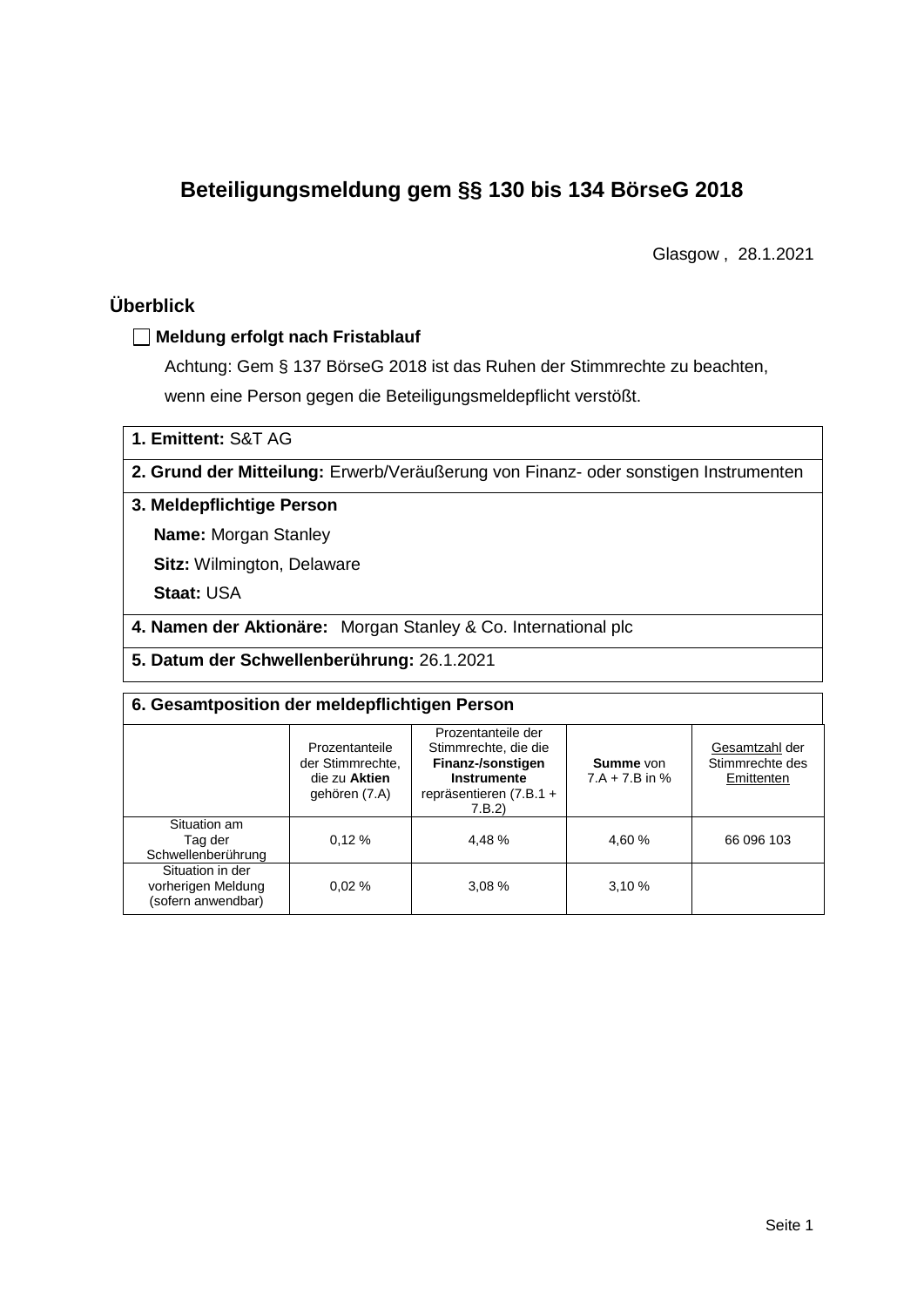## **Details**

 $\overline{\Gamma}$ 

### **7. Details über die gehaltenen Instrumente am Tag der Berührung der Schwelle:**

| A: Stimmrechte, die zu Aktien gehören |                                       |                                      |                                       |                                      |  |  |  |  |
|---------------------------------------|---------------------------------------|--------------------------------------|---------------------------------------|--------------------------------------|--|--|--|--|
| <b>ISIN der Aktien</b>                |                                       | Anzahl der Stimmrechte               | Prozentanteil der Stimmrechte         |                                      |  |  |  |  |
|                                       | Direkt<br>$(S$ 130 Börse $G$<br>2018) | Indirekt<br>$(S$ 133 BörseG<br>2018) | Direkt<br>$(S$ 130 Börse $G$<br>2018) | Indirekt<br>$(S$ 133 BörseG<br>2018) |  |  |  |  |
| AT0000A0E9W5                          | 0                                     | 81 614                               | 0.00%                                 | 0.12%                                |  |  |  |  |
| Subsumme A                            |                                       | 81 614                               |                                       | 0.12%                                |  |  |  |  |

| B 1: Finanzinstrumente / sonstige Instrumente gem § 131 Abs 1 Z 1 BörseG 2018                                 |              |                |                                                         |                                  |  |  |
|---------------------------------------------------------------------------------------------------------------|--------------|----------------|---------------------------------------------------------|----------------------------------|--|--|
| Art des Instruments                                                                                           | Verfalldatum | Ausübungsfrist | Anzahl der Stimmrechte<br>die erworben werden<br>können | Prozentanteil der<br>Stimmrechte |  |  |
| Right of recall over<br>2,50 %<br>at any time<br>at any time<br>1 650 374<br>securities lending<br>agreements |              |                |                                                         |                                  |  |  |
|                                                                                                               |              | Subsumme B.1   | 1 650 374                                               | 2.50 %                           |  |  |

| B 2: Finanzinstrumente / sonstige Instrumente gem § 131 Abs 1 Z 2 BörseG 2018 |                                            |                |                                    |                           |                                     |  |
|-------------------------------------------------------------------------------|--------------------------------------------|----------------|------------------------------------|---------------------------|-------------------------------------|--|
| Art des<br>Instruments                                                        | Verfalldatum                               | Ausübungsfrist | Physisches oder<br>Cash Settlement | Anzahl der<br>Stimmrechte | Prozentanteil<br>der<br>Stimmrechte |  |
| <b>Equity Swap</b>                                                            | <b>From</b><br>06.09.2021 to<br>21.01.2022 | at any time    | Cash                               | 1 308 299                 | 1.98%                               |  |
| <b>Retail Structured</b><br>Product                                           | From<br>06.08.2068 to<br>19.09.2068        | at any time    | Cash                               | 3 0 4 5                   | 0.00%                               |  |
|                                                                               |                                            |                | Subsumme B.2                       | 1 311 344                 | 1,98 %                              |  |

 $\overline{\phantom{0}}$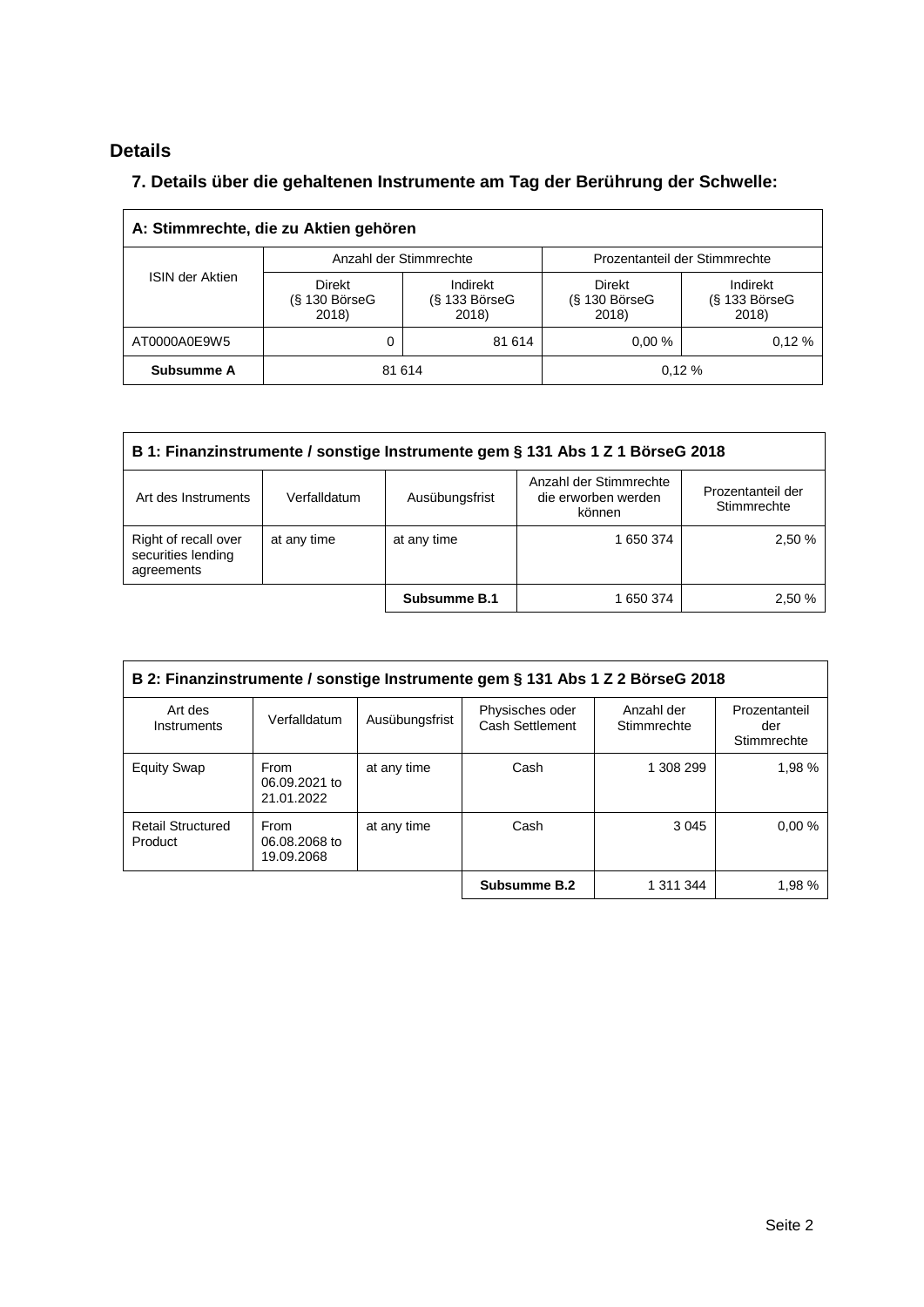#### **8. Information in Bezug auf die meldepflichtige Person:**

Die meldepflichtige Person (Punkt 3) wird nicht von einer natürlichen/juristischen Person kontrolliert und kontrolliert auch keine andere Person, die direkt oder indirekt Instrumente am Emittenten hält.

 $\boxtimes$  Volle Kette der kontrollierten Unternehmen, über die die Stimmrechte und/oder Finanz-/sonstigen Instrumente gehalten werden, beginnend mit der obersten kontrollierenden natürlichen oder juristischen Person:

| Ziffer         | <b>Name</b>                                             | Direkt kontrolliert<br>durch Ziffer | Direkt gehaltene<br>Stimmrechte in<br>Aktien (%) | Direkt gehaltene<br>Finanz-<br>/sonstige<br>Instrumente (%) | Total von beiden<br>$(\%)$ |
|----------------|---------------------------------------------------------|-------------------------------------|--------------------------------------------------|-------------------------------------------------------------|----------------------------|
| 1              | Morgan Stanley                                          |                                     |                                                  |                                                             |                            |
| $\overline{c}$ | Morgan Stanley<br>Capital<br>Management,<br>LLC         | 1                                   |                                                  |                                                             |                            |
| 3              | Morgan Stanley<br>Domestic<br>Holdings, Inc.            | $\overline{2}$                      |                                                  |                                                             |                            |
| 4              | <b>Morgan Stanley</b><br>& Co. LLC                      | 3                                   | 0,00%                                            | 1,44 %                                                      | 1,44 %                     |
| 5              | Morgan Stanley<br><b>Capital Services</b><br><b>LLC</b> | 3                                   | 0,00%                                            | 0,77 %                                                      | 0,77%                      |
| 6              | <b>Morgan Stanley</b><br>International<br>Holdings Inc. | 1                                   |                                                  |                                                             |                            |
| 7              | Morgan Stanley<br>International<br>Limited              | 6                                   |                                                  |                                                             |                            |
| 8              | Morgan Stanley<br>Investments<br>(UK)                   | 7                                   |                                                  |                                                             |                            |
| 9              | Morgan Stanley<br>& Co.<br>International plc            | 8                                   | 0,12%                                            | 2,26 %                                                      | 2,38 %                     |
|                |                                                         |                                     |                                                  |                                                             |                            |

#### **9. Im Falle von Stimmrechtsvollmacht**

Datum der Hauptversammlung: -

Stimmrechtsanteil nach der Hauptversammlung: - entspricht - Stimmrechten

#### **10. Sonstige Kommentare:**

The notification was triggered as a result of acquisition of instruments which resulted in Morgan Stanley<sub>i</sub>s holdings crossing above 4%.

Glasgow am 28.1.2021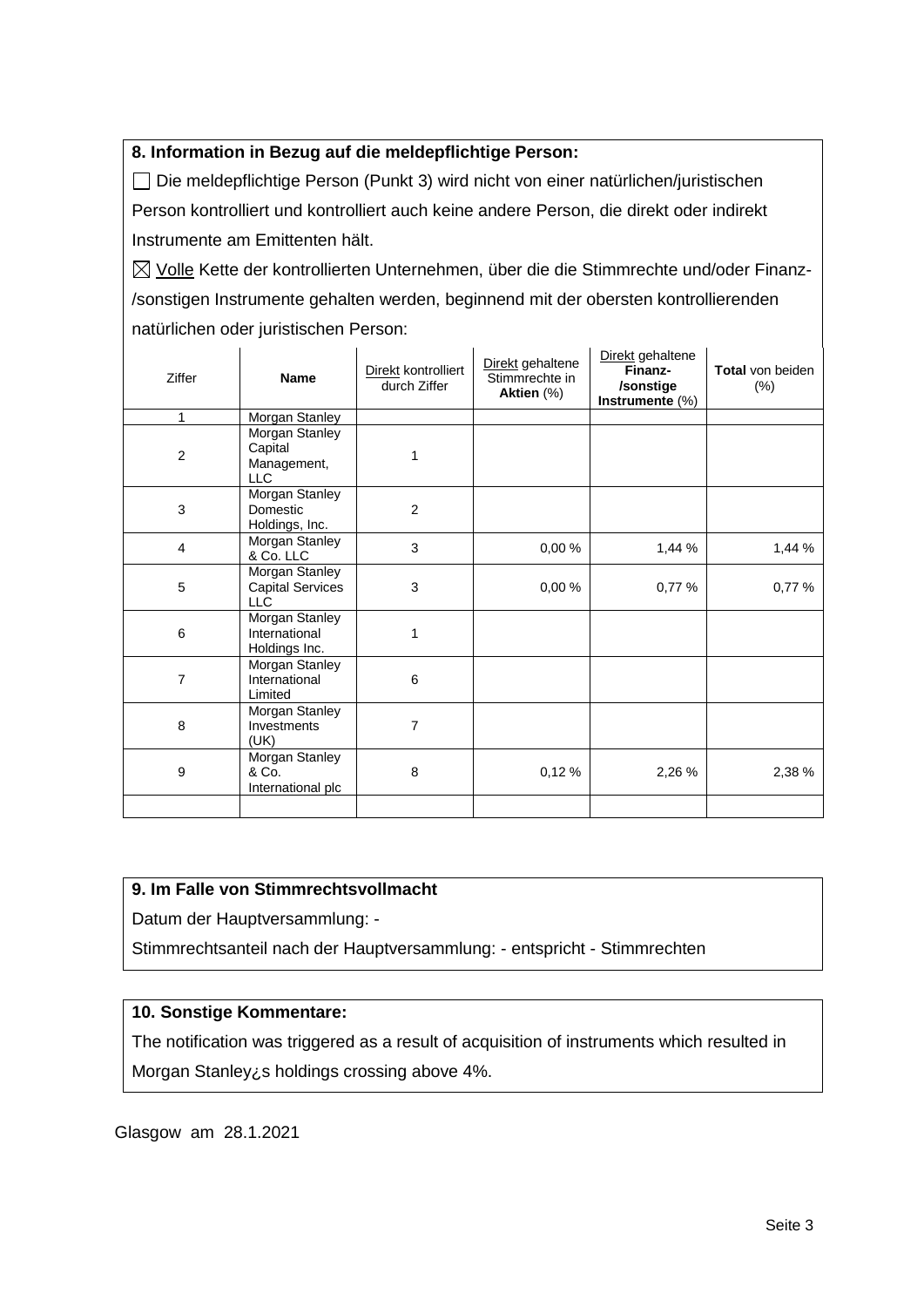# **Major holdings notification pursuant to Sec. 130 to 134 BörseG 2018**

Glasgow , 28.1.2021

#### **Overview**

#### **Notification made after deadline**

Caution: In case of violations of major holdings notification rules, please pay attention to Section 137 BörseG 2018 (Suspension of voting rights)

- **1. Issuer:** S&T AG
- **2. Reason for the notification:** Acquisition or disposal of financial/other instruments

#### **3. Person subject to notification obligation**

**Name:** Morgan Stanley

**City:** Wilmington, Delaware

**Country:** USA

**4. Name of shareholder(s):** Morgan Stanley & Co. International plc

**5. Date on which the threshold was crossed or reached:** 26.1.2021

#### **6. Total positions**

|                                                                                | % of voting rights<br>attached to<br>shares $(7.A)$ | % of voting rights<br>through<br>financial/other<br>instruments $(7.B.1 +$<br>7.B.2 | <b>Total</b> of both in %<br>$(7.A + 7.B)$ | Total number of<br>voting rights of<br>issuer |
|--------------------------------------------------------------------------------|-----------------------------------------------------|-------------------------------------------------------------------------------------|--------------------------------------------|-----------------------------------------------|
| Resulting situation on the<br>date on which threshold<br>was crossed / reached | 0.12%                                               | 4.48 %                                                                              | 4,60 %                                     | 66 096 103                                    |
| Position of previous<br>notification (if applicable)                           | 0.02%                                               | 3.08%                                                                               | 3.10%                                      |                                               |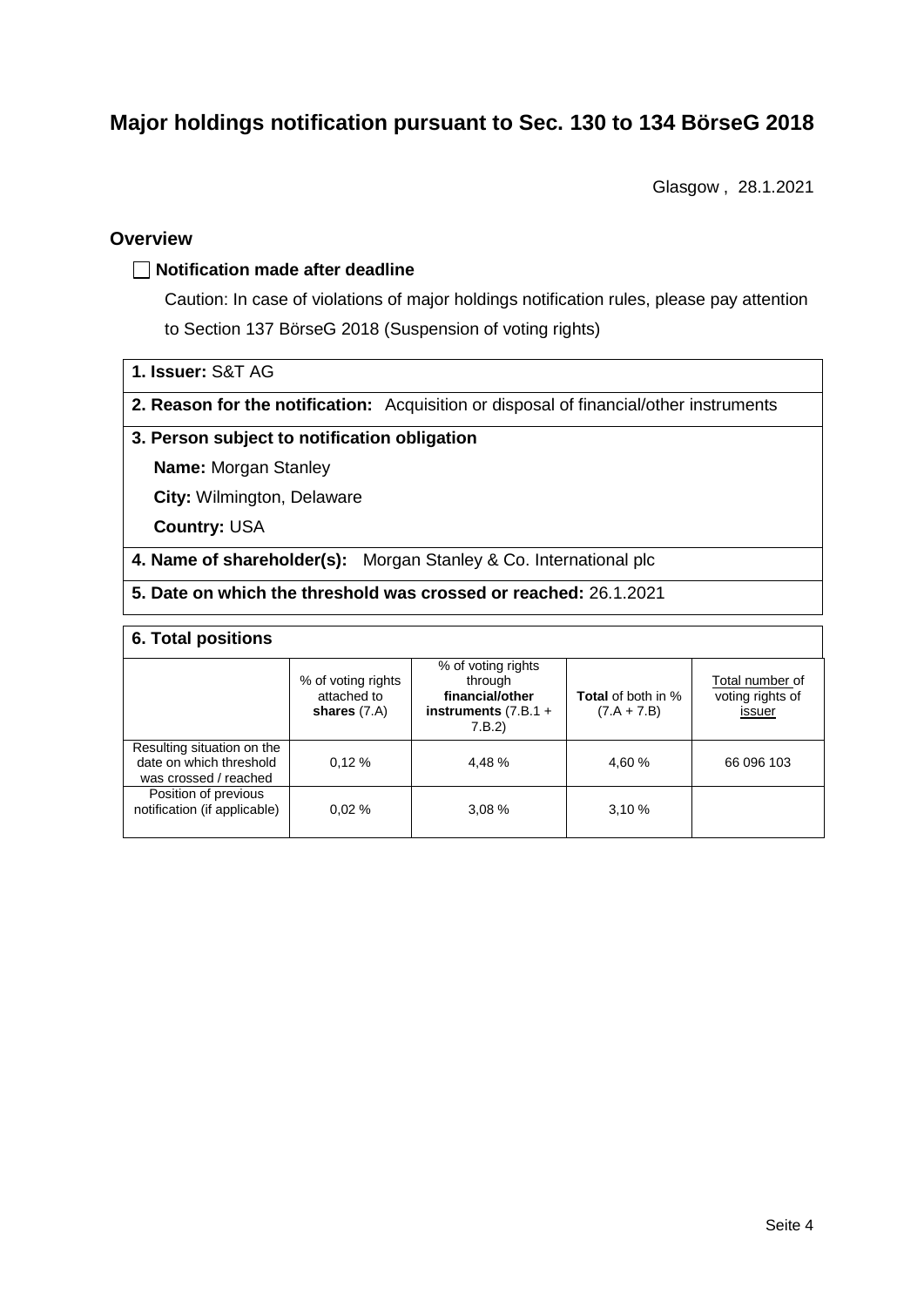## **Details**

### **7. Notified details of the resulting situation:**

| A: Voting rights attached to shares |                                    |                                      |                                    |                                      |  |  |  |
|-------------------------------------|------------------------------------|--------------------------------------|------------------------------------|--------------------------------------|--|--|--|
|                                     | Number of voting rights            |                                      | % of voting rights                 |                                      |  |  |  |
| <b>ISIN Code</b>                    | Direct<br>(Sec 130 BörseG<br>2018) | Indirect<br>(Sec 133 BörseG<br>2018) | Direct<br>(Sec 130 BörseG<br>2018) | Indirect<br>(Sec 133 BörseG<br>2018) |  |  |  |
| AT0000A0E9W5                        | 0                                  | 81 614                               | 0.00%                              | 0.12%                                |  |  |  |
| <b>SUBTOTAL A</b>                   | 81 614                             |                                      |                                    | 0.12%                                |  |  |  |

| B 1: Financial / Other Instruments pursuant to Sec. 131 para. 1 No. 1 BörseG 2018 |                        |                     |                                                                                      |                    |  |  |
|-----------------------------------------------------------------------------------|------------------------|---------------------|--------------------------------------------------------------------------------------|--------------------|--|--|
| Type of instrument                                                                | <b>Expiration Date</b> | Exercise Period     | Number of voting<br>rights that may be<br>acquired if the<br>instrument is exercised | % of voting rights |  |  |
| Right of recall over<br>securities lending<br>agreements                          | at any time            | at any time         | 1 650 374                                                                            | 2,50 %             |  |  |
|                                                                                   |                        | <b>SUBTOTAL B.1</b> | 1 650 374                                                                            | 2,50 %             |  |  |

| B 2: Financial / Other Instruments pursuant to Sec. 131 para. 1 No. 2 BörseG 2018 |                                     |                    |                               |                            |                       |  |
|-----------------------------------------------------------------------------------|-------------------------------------|--------------------|-------------------------------|----------------------------|-----------------------|--|
| Type of instrument                                                                | Expiration<br>Date                  | Exercise<br>Period | Physical /<br>Cash Settlement | Number of<br>voting rights | % of voting<br>rights |  |
| <b>Equity Swap</b>                                                                | From<br>06.09.2021 to<br>21.01.2022 | at any time        | Cash                          | 1 308 299                  | 1,98 %                |  |
| <b>Retail Structured</b><br>Product                                               | From<br>06.08.2068 to<br>19.09.2068 | at any time        | Cash                          | 3 0 4 5                    | 0.00%                 |  |
|                                                                                   |                                     |                    | <b>SUBTOTAL B.2</b>           | 1 311 344                  | 1,98 %                |  |